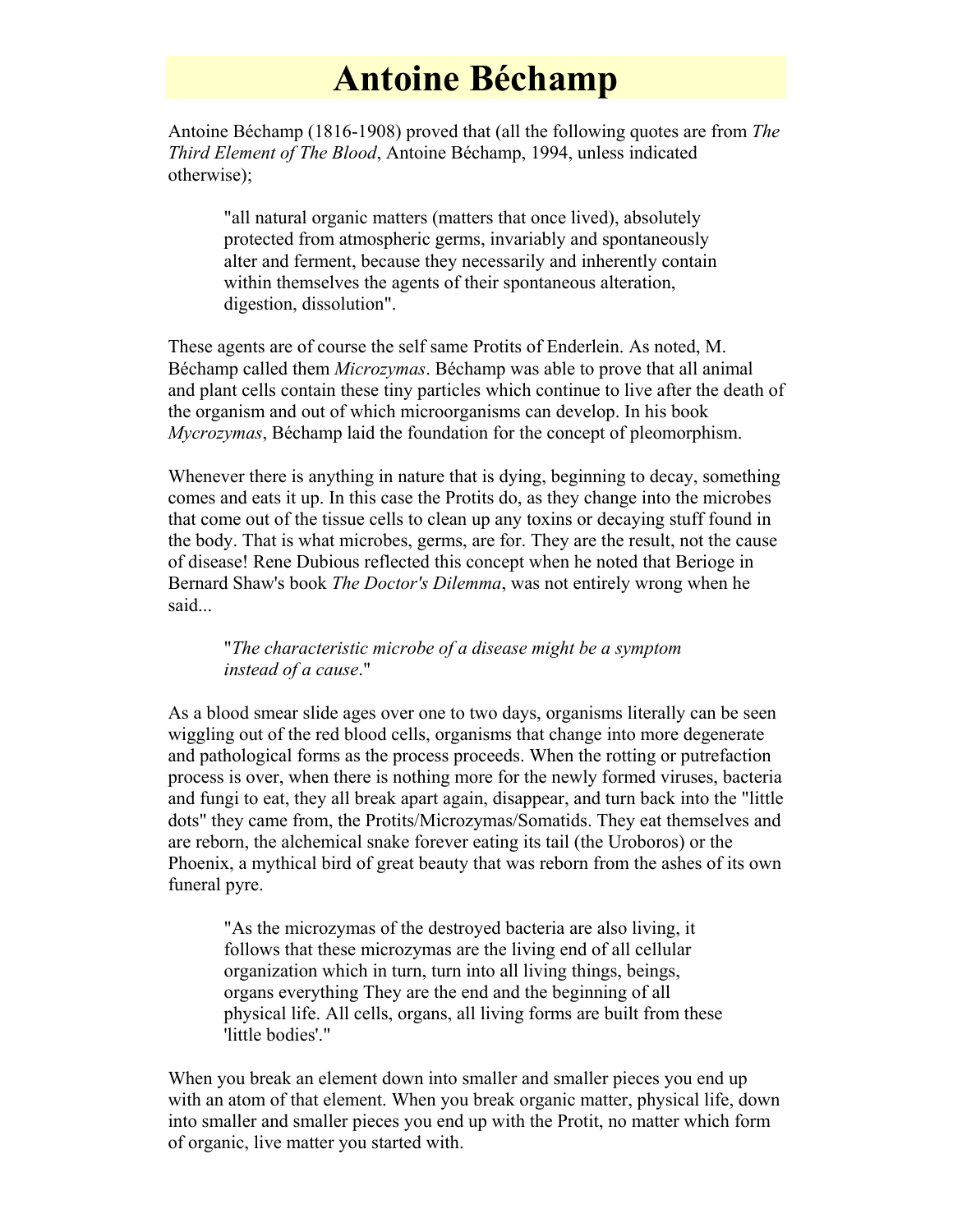Ashes to ashes, as regards the inorganic parts, minerals and salts of a corpse but the *physical* life part, not speaking of the Soul or anything like that even, *the Protit*, never dies. Immortality is a nature of Life and the Protit too, as Life itself never dies. The Protit is the elementary particle of life, not the cell, which can die. The Protit is life *per se*, it is in truth the simple vital unit of old and is immortal.

\* \* \*

## FERMENTATION

Fermentation followed by putrefaction is a form of eating, nutrition. In the living and healthy organism the Protits function as the physiological and chemical agents of the transformations which take place during the process of nutrition. It is only in illness that they become agents of fermentation. A great deal of Béchamp's work concerned the process of fermentation and therefore nutrition.

"Rather, living organization, Life, is characterized by the property of producing and secreting enzymes, each according to the nature of its species; and the production of the chemical-physiological phenomena of transformations called fermentation, acid base, which are facts of nutrition, that is to say, of digestion followed by absorption, assimilation, disassimilation, and so forth, and finally the ability to reproduce itself if all conditions dependent upon nutrition are fulfilled."

This is a nature of Life too, nutrition, and therefore of the Protit. Things the Protits do are turn into the bacteria and other organisms, yeast etc., that ferment the sugar in wine or curdle milk or rot eggs (it isn't the "germs from the air" of Louis Pasteur's that do these things). The wastes or by products of these bacteria and other organisms are the alcohol, CO2, lactic acid, vinegar etc. that are produced in such processes. Again, these waste products of fermentation, which is followed by putrefaction, are what make us ill in disease, not the germs.

The above has been known since around 1830, because of the studies done concerning fermentation and putrefaction by many scientists; the Tulasne brothers in France and the microbiologist Anton de Bary (1831-1888), Ernest Hallier (1831-1904), Robert Koch (1843-1910),Claude Bernard (physiologist -1813 to 1878) and Pasteur (microbiologist -1822 to 1895) and Béchamp (1830). Enderlein came toward the end of this.

Pasteur achieved fame through work on fermentation. Challenged by local distillers' complaints of setbacks in fermenting alcohol from beets, Pasteur pinpointed accidental contamination by stray fungi. Before this it was thought that the yeast arose by *spontaneous generation*. This is the idea that life just comes out of nowhere, that matter organizes itself, takes on or is imbued with the property of life itself. Pasteur gave up this idea in the 1860s and took its opposite point of view, that of the germs coming from the air, from outside one's self.

"...as I have demonstrated, it is only through the action of germs of the air, whose existence...was denied, that this alteration (of organic matters) occurred which had the appearance of being spontaneous. [Monsieur] Pasteur having repeated my experiments,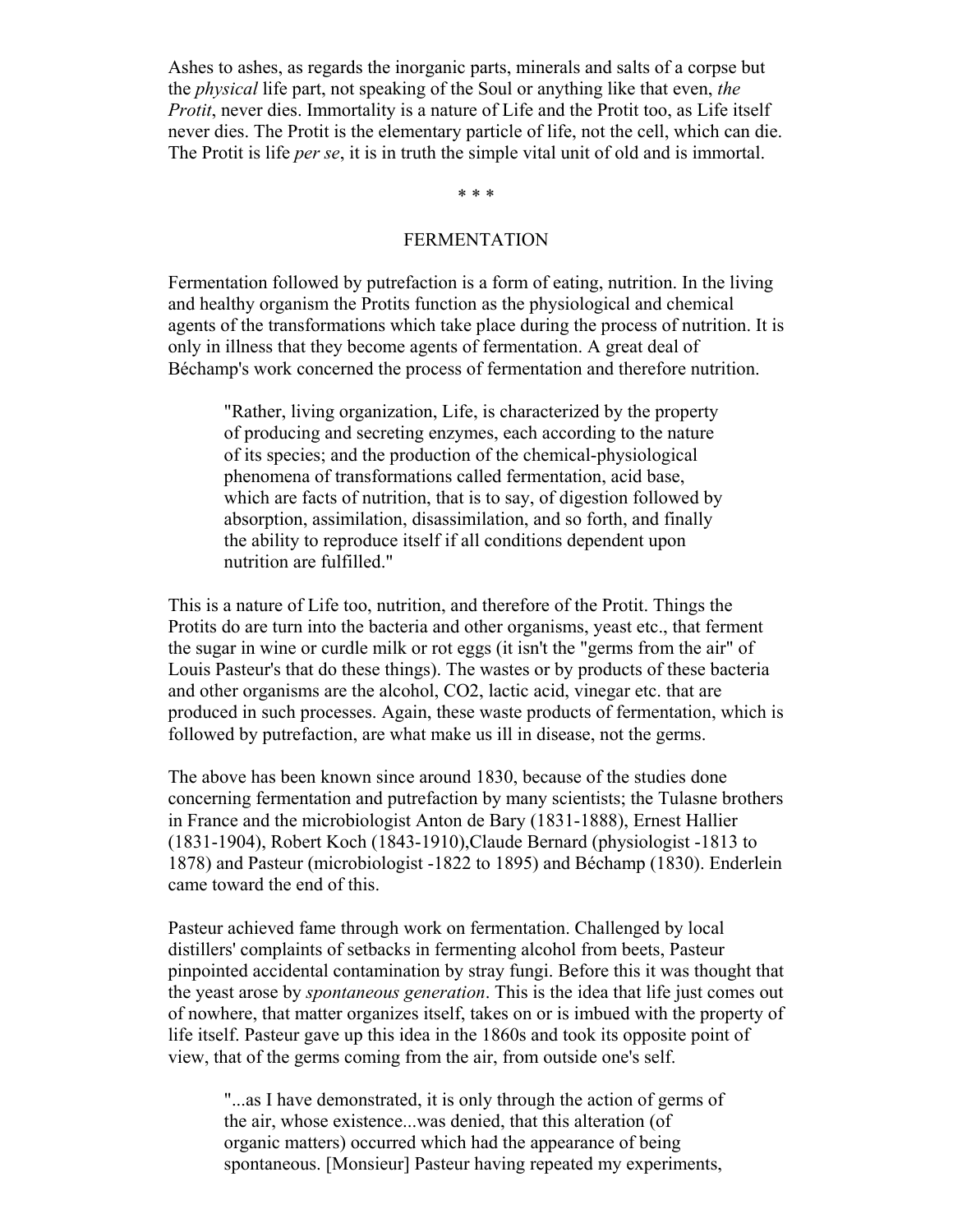was so convinced that germs really do exist in the air and that he had been mistaken, thenceforward declared that the sole origin of ferments, vibrios (germs) and the organisms that come out of putrefying organic matters, was these germs he had previously disregarded. The excessive role ascribed to the germs of the air by [Pasteur] and his pretended demonstration of the imputrescibility (can't become rotten) of organic matters in general when protected from the germs of the air have diverted science down a deplorable road." (Antoine Béchamp, "*The Blood*," p. 286)

As from Maria Bleker's book, *Blutuntersuchung Im Dunkelfeld*,

"with this work of Béchamp pleomorphism had been discovered and the foundation was laid from which additional research would have developed, it Pasteur had not interrupted this important work. Pasteur claimed that all microbes, regardless of their type and species, are unchangeable (Monomorphism); that each type would produce only one specific disease; that bacteria and fungi would never arise from spontaneous generation; and that blood and tissues are sterile in healthy conditions. Diseases, he said, have their origin from bacteria that attack the body from the OUTSIDE, and stem from preexisting bacteria." See the section on *History* on the *Home Page* for more on how and why pleomorphism is unknown to modern doctors, not controversial or anything like that, it is just unknown in this country. Isn't that strange?

\* \* \*

In addition to and in spite of the fact that Pasteur ignored and in fact plagiarized much of Béchamp's work on fermentation, the following facts have been known for some time.

Chalk, limestone, is composed of the Protits of the bacteria which living beings of the geological epochs had become and these materials will start sugar water fermenting. The mummies in Egypt are composed only of left over Protits which do the same, start fermentation. Put these back in water, the mummies or the chalk, and their "little dots" start rolling, moving once again. They just start eating again, fermenting their environment debending on acid base, after thousands or millions years. It never stops, Life.

From Viennese Medical Week, No. 34;

"After slow thawing, Protits isolated from a mammoth frozen more than 50,000 years ago were shown to spontaneously show life again and begin fermentation in sugar solutions."

The following is from *SANUM-TherapieBetrachtungen und Erfahrungen Eine Heilbehandlung an der Basis von Wilhelm Fries;*

"the Russian researcher Ginsberg-Karagitschewa provided proof in 1926 that Protits isolated from petroleum showed complete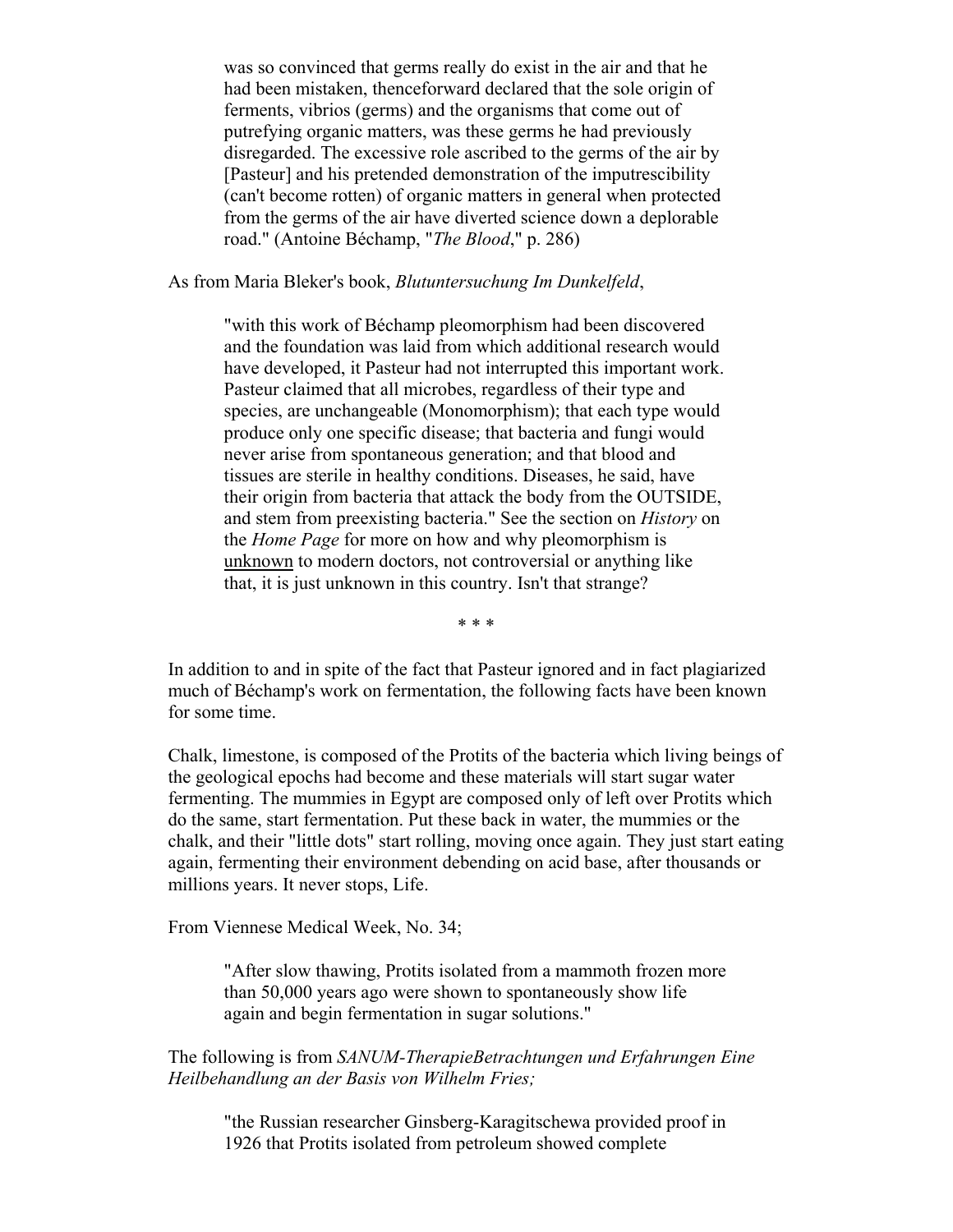viability and started the fermentation of sugar. A German by the name of Shwartz confirmed this also for German petroleum."

Both private instructor E. Santo and H. P. Rusch were able to find the same results, namely the isolation of living Protits from German hard coal. The researches of Santo and Rusch also showed that the Protit could not be harmed by sulfuric acid or by temperatures of 1300°C in a ceramics oven.

In addition, Wilhelm Friez also states that the above researchers and Enderlein, on suitable nourishing media, were able to grow viable bacteria from the Protits isolated from the coal and oil. Streptococci, coliform bacteria and Proteus species were all isolated from these substances.

The form of the bacteria isolated by doing the above,"on suitable nourishing media", depends on the nourishing-growth media the Protits are grown on. How acid that growth media is, what it is made of, how much oxygen, the rHoxidation/reduction factor, lots of things effect this. It is the same in the living body, the *internal milieu*, the environment the Protits grow in, determines what form the Protits take, i.e. whether they are good guys or not so good.The 'good guys' turn into the cells that regenerate the body, *organ spacific Protits or Somatides* (See chapter on *Live Cell Therapy* under *Treatment* on the *Home Page*. The not so good guys are the Protits that go in the direction of fermentation and putrifaction.

"What happens after the death of a cell? The above prove that the littlest form of the *Lebendssubstanz*, Life substance, is not destructible. Robert Mayer proved the law of the maintenance of energy so that no energy can disappear without a trace. What happens to the power source that made the cell as an expression of or only as the carrier of the living substance? Because the living substance is distinguished fundamentally by the inanimate matter, one cannot let it theoretically pass over also into inanimate matter without an essential characteristic loss.."

This is the Law of Conservation of Energy. Life energy too does not just come from nothing with birth and then disappear into nothing with death. It too is conserved. (See section on *Life* on the *Home Page*.)

\* \* \*

These Protits are what come form the air and get in sugar water, wine or whatever and do what they are supposed to do, eat. These Protits are everywhere, in the air, the ground, in all living things, plants, animals...In wine they turn into the yeast cells that do what they have to do, eat it, ferment it.

As per Antoine Béchamp,

"All cells, organs, all living forms are built from these 'little bodies'."